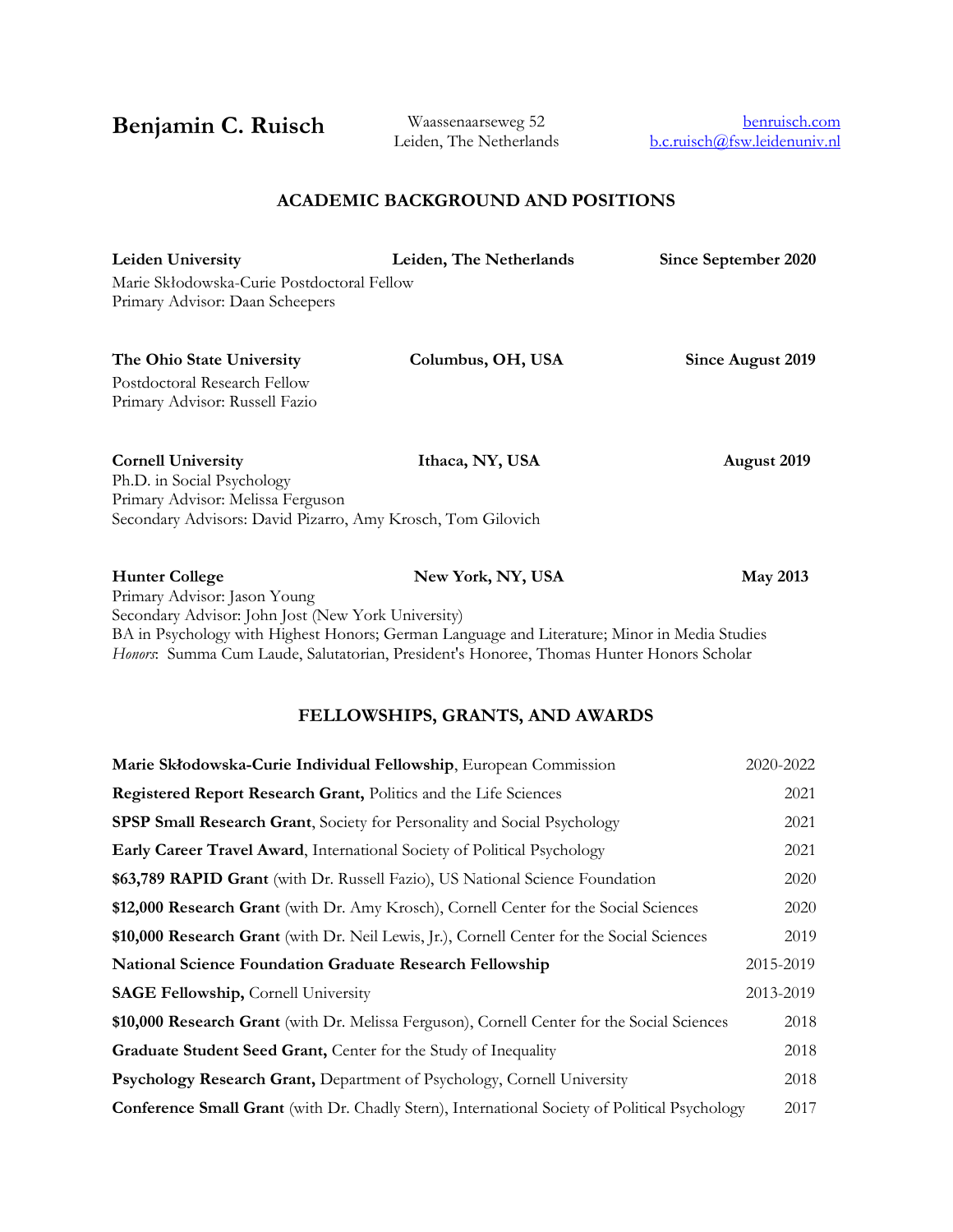| 2015 |
|------|
| 2014 |
| 2014 |
| 2014 |
| 2013 |
| 2013 |
| 2012 |
| 2012 |
|      |

## **PUBLICATIONS**

- **Ruisch, B. C.** & Ferguson, M. J. (in press). Changes in Americans' prejudices during the presidency of Donald Trump. *Nature Human Behaviour*.
- **Ruisch, B. C.**, Moore, C. A., Boggs, S. T., Granados-Samayoa, J., Ladanyi, J. T., & Fazio, R. H. (2021). Examining the left-right divide through the lens of a global crisis: Ideological differences and their implications for responses to the COVID-19 pandemic. *Political Psychology*.
- Granados-Samayoa, J., **Ruisch, B. C.**, Moore, C. A., Boggs, S. T., Ladanyi, J. T, & Fazio, R. H. (2021). When people know better, they don't always do better: Trust in President Trump and in scientists moderate the relation between COVID-19 knowledge and social distancing. *Journal of Elections, Public Opinion, and Parties*.
- Fazio, R. H., **Ruisch, B. C.**, Moore, C. A., Granados-Samayoa, J., Boggs, S. T., & Ladanyi, J. T. (2021). Social Distancing Decreases an Individual's Likelihood of Contracting COVID-19. *Proceedings of the National Academy of Sciences*.
- Fazio, R. H., **Ruisch, B. C.**, Moore, C. A., Granados-Samayoa, J., Boggs, S. T., & Ladanyi, J. T. (2021). Who is (not) complying with the social distancing directive and why? Testing a general framework of compliance with multiple measures of social distancing. *PLOS ONE*.
- **Ruisch, B. C.**, Anderson, R. A., Inbar, Y., & Pizarro, D. A. (2020). A matter of taste: Gustatory sensitivity predicts political ideology. *Journal of Personality and Social Psychology*.
- **Ruisch, B. C.** & Stern, C. (2020). The confident conservative: Ideological differences in judgment and decision-making confidence. *Journal of Experimental Psychology: General*.
- **Ruisch, B. C.**, Shook, N., J., & Fazio, R. H. (2020). Of unbiased beans and slanted stocks: Neutral stimuli reveal the fundamental relation between political ideology and exploratory behaviour. *British Journal of Psychology*.
- Anderson, R. A., **Ruisch, B. C.**, & Pizarro, D. A. (2020). Differentiating between different forms of moral obligations. *Behavioral and Brain Sciences*., Invited commentary.
- Rosenzweig, C, **Ruisch, B. C.**, & Stern, C. (2018). Accumulative fusion and the issue of age: Reconciling the model with the data. *Brain and Behavioral Sciences*, Invited commentary.
- **Ruisch, B. C.**, Cone, J., Shen, X., & Ferguson, M. (2018). Dual- and single-process perspectives on the role of threat detection in evaluation. *Psychological Inquiry*.
- **Ruisch, B. C.**, Anderson, R., & Pizarro, D. (2018). The challenge of accounting for individual differences in folk-economic beliefs. *Brain and Behavioral Sciences*, Invited commentary.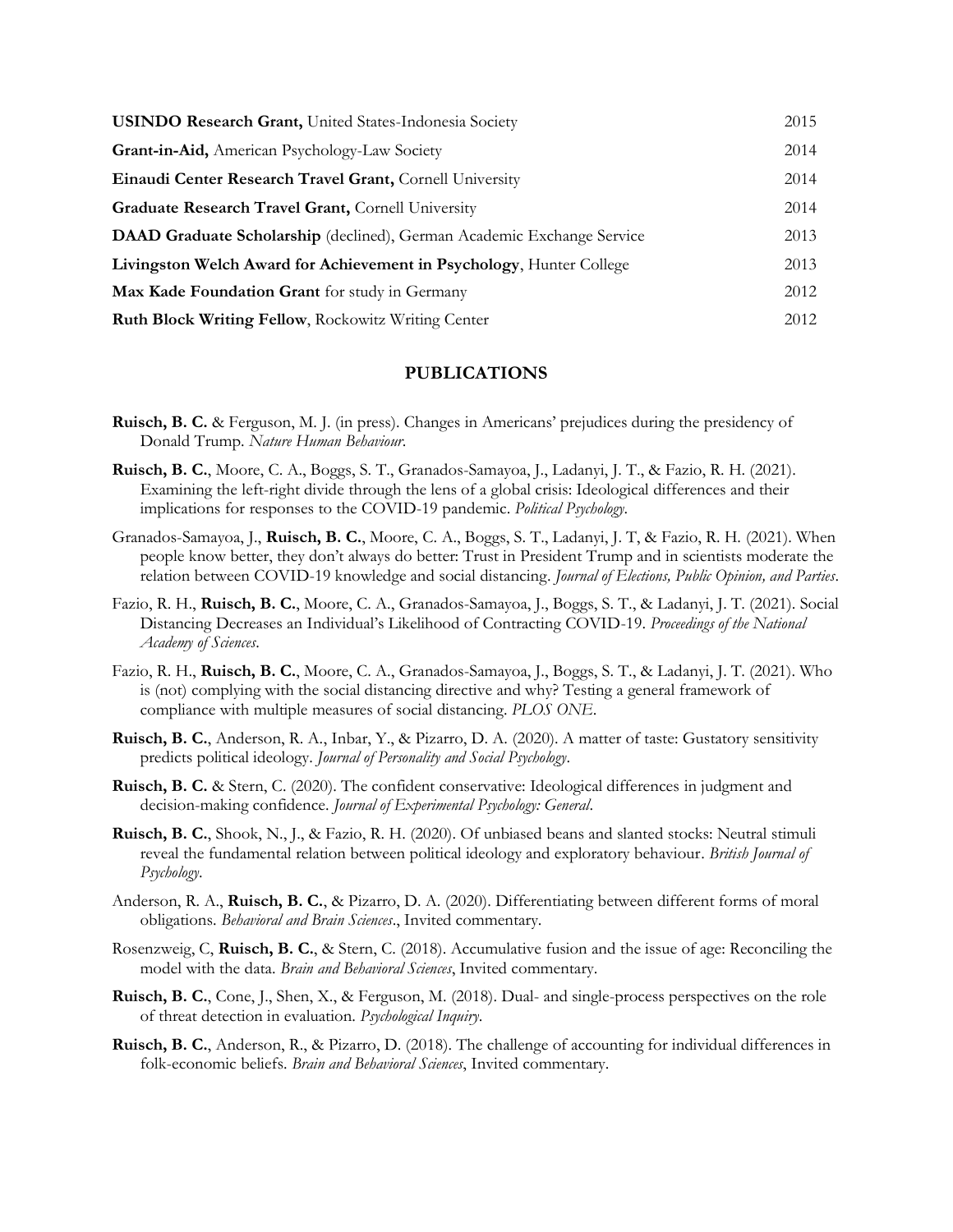Hennes, E. P., **Ruisch, B. C.**, Feygina, I., Monteiro, C.A., & Jost, J. T. (2016). Motivated recall in the service of the economic system: The case of anthropogenic climate change. *Journal of Experimental Psychology: General.* 145(6), 755.

#### **MANUSCRIPTS UNDER REVIEW**

- **Ruisch, B. C.**, Lewis, Jr., N. & Ferguson, M. J. (accepted in principle) When and why women are (dis)favored in the hiring process: The effects of gender and qualification strength on hiring decisions. *Nature Human Behaviour*. (Registered Report to be published following data collection)
- **Ruisch, B. C.**, Fazio, R.H., & Scheepers, D. T. (accepted in principle). Sensitive Conservatives and Unfeeling Liberals? Examining the Relation between Interoceptive Sensitivity and Political Ideology. (Registered Report to be published following data collection)
- **Ruisch, B. C.**, Anderson, R. A., & Krosch, A. R. (invited resubmission, 3rd round). Are there ideological differences in intergroup bias? Liberal-conservative (a)symmetries in minimal groups cognition and behavior. *Nature Human Behaviour*. Preprint at [https://psyarxiv.com/spj7w/.](https://psyarxiv.com/spj7w/)
- **Ruisch, B. C.**, Manzi, F., & Scheepers, D. T. (under review). How the (Perceived) Ideological Trajectory of Society Drives Support for Anti-Democratic Behavior. Preprint at [https://psyarxiv.com/cqs9j/.](https://psyarxiv.com/cqs9j/)
- **Ruisch, B. C.**, Boggs, S. T., Moore, C. A., Granados-Samayoa, J., Ladanyi, J. T., & Fazio, R. H. (under review). Resolving the conservatism-disgust paradox in reactions to the COVID-19 pandemic: A critical reexamination of the interrelations between political ideology, disgust sensitivity, and pandemic response. Preprint at [https://psyarxiv.com/yn23v/.](https://psyarxiv.com/yn23v/)
- Boggs, S. T., **Ruisch, B. C.**, & Fazio, R. H. (under review). Salient disease threats increase sensitivity to disgust. Preprint at<https://psyarxiv.com/uvd9k/>
- Moore, C. A., **Ruisch, B. C.**, Granados-Samayoa, J., Boggs, S. T., Ladanyi, J. T., & Fazio, R. H. (under review). Contracting COVID-19: A Longitudinal Investigation of the Impact of Beliefs and Knowledge. Preprint at<https://www.medrxiv.org/content/10.1101/2021.04.15.21255556v1>
- Stern, C., **Ruisch, B. C.**, & Rule, N. O. (under review). Political Conservatism (But Not Ideological Extremity) Predicts Metacognitive Confidence in Social Categorization Judgments.
- Anderson, R. A., **Ruisch, B. C.**, & Pizarro, D. A. (under review). On the highway to hell: Slippery slope perceptions in moral judgment.

#### **MANUSCRIPTS IN PREPARATION**

- **Ruisch, B. C.** & Scheepers, D.T. (in prep). The politics of the slippery slope: Ideological differences in logical reasoning and argumentation.
- Stern, C. & **Ruisch, B. C.** (invited chapter, in prep). New Evidence on an Enduring Question: The Role of Political Ideology and Extremism in Dogmatic Thinking*. Open-Mindedness and Dogmatism in a Polarized World.* Edited by Victor Ottati.
- **Ruisch, B. C.**, Manzi, M. F., & Stern, C. (in prep). The extremizing effects of ideological enclaves.
- **Ruisch, B. C.**, Stern, C., Moore, C. A., Boggs, S. T., Granados-Samayoa, J., Ladanyi, J. T., & Fazio, R. H. (in prep). Ideological asymmetries in the link between psychological motivations and political behavior.
- **Ruisch, B. C.** & Ferguson, M. J. (in prep). Negativity bias and the genesis of punitiveness.
- **Ruisch, B. C.**, Boggs, S. T., & Fazio, R. H. (in prep). Disgust sensitivity and intergroup bias.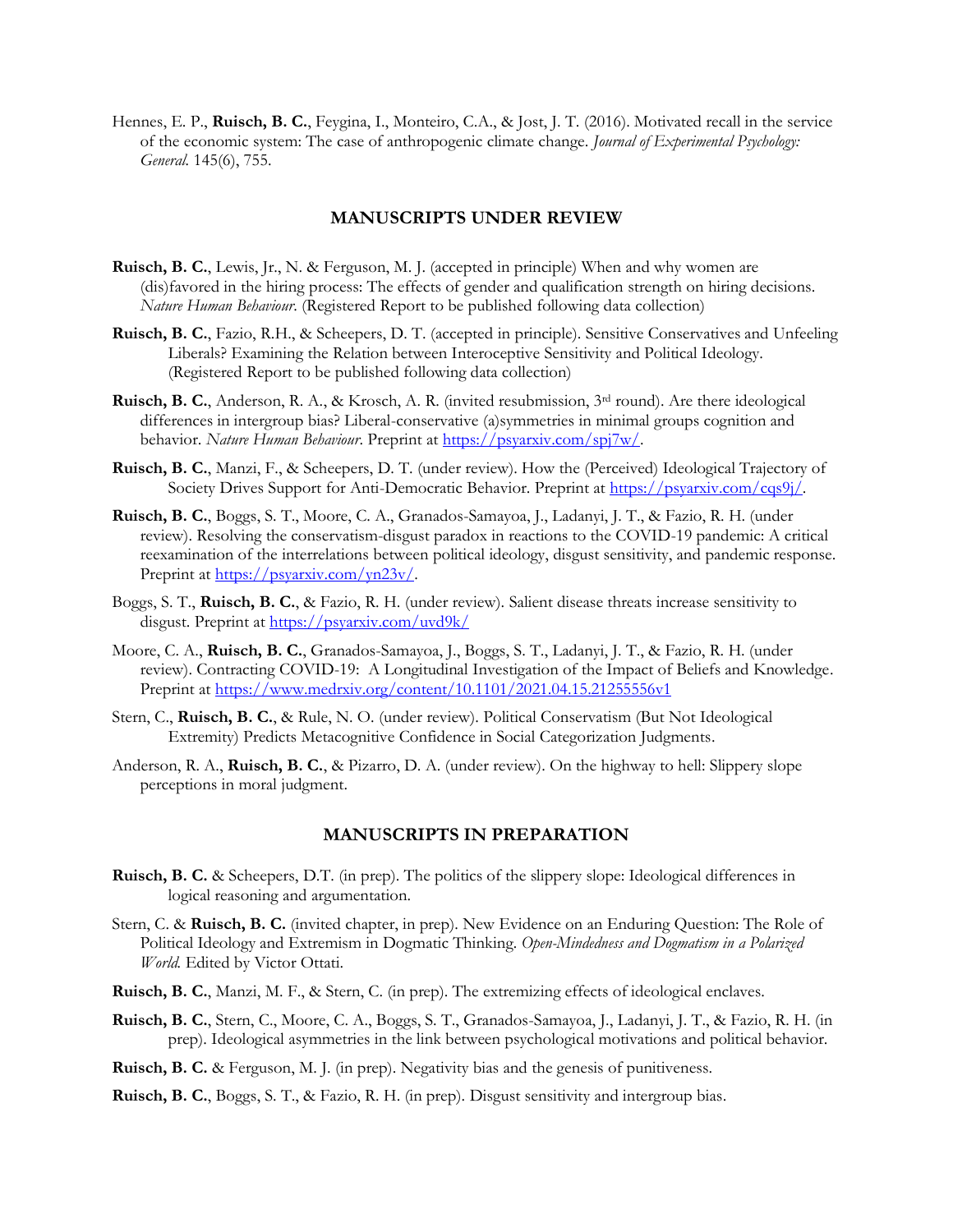- Ladanyi, J. T., **Ruisch, B. C.**, Moore, C. A., Granados-Samayoa, J., Boggs, S. T., & Fazio, R. H. (in prep). A little knowledge is a powerful thing: The facilitating effect of COVID-19 knowledge for translating attitudes into action.
- Anderson, R. A., **Ruisch, B. C.**, & Krosch, A. R. (in prep). What drives inter-ideological prejudice? Liberals and conservatives discriminate for different reasons.
- Boggs, S. T., **Ruisch, B. C.**, Moore, C. A., Granados-Samayoa, J., Ladanyi, J. T., & Fazio, R. H. (in prep). Defensive conspiracists: Poor adherence to social distancing increases endorsement of conspiracy theories about COVID-19.

## **PRESENTATIONS**

- Ruisch, B. C. & Scheepers, D. T. (2021). "And Then the Next Thing You Know…" Left-Right Differences in Slippery Slope Logic and Argumentation. Talk to be given virtually at ISJR 2021.
- Ruisch, B. C., Manzi, F., & Scheepers, D. T. (2021). The Cost of The Culture Wars: Asymmetric Intergroup Conflict and Counternormative Political Action. Talk to be given virtually at APA 2021.
- Ruisch, B. C., Manzi, F., & Scheepers, D. T. (2021). How the (Perceived) Ideological Trajectory of Society Motivates Anti-Democratic Behavior and Cognitive Rigidity. Talk to be given virtually at ISJR 2021.
- Ruisch, B. C. & Scheepers, D. T. (2021). "And Then the Next Thing You Know…" Left-Right Differences in Slippery Slope Logic and Argumentation. Talk to be given virtually at ISPP 2021.
- Ruisch, B. C., Manzi, F., & Scheepers, D. T. (2021). Ideological Angst: How the Fear of Becoming a Political Minority Drives Anti-Democratic Behavior. Talk given virtually at APS 2021.
- Ruisch, B. C., Manzi, F., & Scheepers, D. T. (2021). How the (Perceived) Ideological Trajectory of Society Drives Support for Anti-Democratic Behavior. Talk given at the June 2021 Dutch Political Psychology Meeting.
- Ruisch, B. C. & Stern, C. (2021). Confident Conservatives and Cautious Liberals? Ideology—but not ideological extremity—predicts judgment and decision-making confidence. Talk given at MPA 2021.
- Ruisch, B. C., Anderson, R., Inbar, Y., & Pizarro, D. (2021). A Matter of Taste: Gustatory Sensitivity Predicts Political Ideology. Talk given at University of Amsterdam, Amsterdam, The Netherlands.
- Ruisch, B. C. (2020). Deep Bias: The Cognitive Underpinnings of Prejudice and Punitiveness. Talk given at Yale University, New Haven, CT, USA.
- Ruisch, B. C., Anderson, R., Inbar, Y., & Pizarro, D. (2020). A Matter of Taste: Gustatory Sensitivity Predicts Political Ideology. Talk given at Universidad Católica, Santiago, Chile
- Ruisch, B. C. & Ferguson, M. J. (2020). How Donald Trump's Election Reshaped Americans' Prejudices. Talk given at SPSP 2019 in New Orleans, LA, USA.
- Ruisch, B. C. & Ferguson, M. J. (2019). Changes in Societal Prejudices Since the 2016 U.S. Presidential Election Cycle. Talk given at ISPP 2019 in Lisbon, Portugal.
- Ruisch, B. C. (2019). Physiological and Motivational Underpinnings of Political Ideology. Talk given at Leiden University, Leiden, The Netherlands.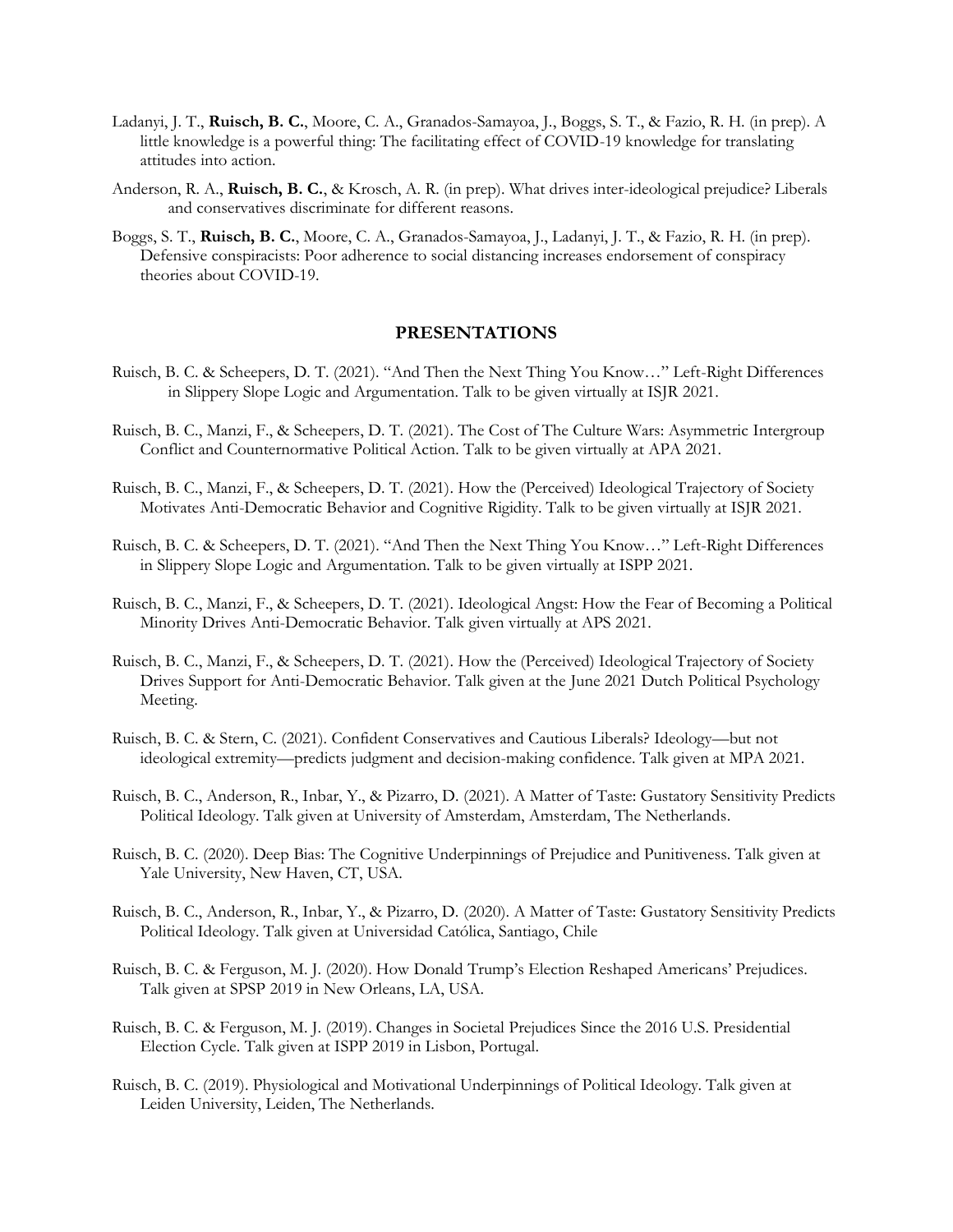- Ruisch, B. C. (2019). Causes, Correlates, and Consequences of Political Ideology. Talk given at Tilburg University, Tilburg, The Netherlands.
- Ruisch, B. C. & Stern, C. (2019). The Confident Conservative: Ideological Differences in Judgment and Decision-Making Confidence. Talk given at SPSP 2019 in Portland, OR, USA.
- Ruisch, B. C., Anderson, R. A., Inbar, Y., & Pizarro, D. (2018). A Matter of Taste: Gustatory Sensitivity Predicts Political Ideology. Talk given at APS 2018 in San Francisco, CA, USA.
- Ruisch, B. C. & Stern, C. (2018). The Confident Conservative: Ideological Differences in Judgment and Decision-Making Confidence. Talk given at ISPP 2018 in San Antonio, TX, USA.
- Ruisch, B. C., Anderson, R., Inbar, Y., & Pizarro, D. (2017) A Matter of Taste: Heightened Gustatory Sensitivity is Associated with Political Conservatism. Talk given at ISPP 2017 in Edinburgh, Scotland.
- Ruisch, B. C., Mann, T. C., & Ferguson, M. F. (2017). How moral beliefs predict implicit first impressions. Poster presented at SPSP 2017, San Antonio, TX, USA.
- Ruisch, B. C., Ferguson, M. J., & Hennes, E. P. (2015). When the facts are not enough: The role of motivated recall in racially biased decision making. Poster presented at SPSP 2015, Long Beach, CA, USA.

Ruisch, B. C., Ferguson, M. J., & Hennes, E. P. (2014). That's not how I remember it! Motivated recall justifies racially biased decision making. Poster presented at the 15th Biennial Conference of the International Society for Justice Research, New York City, NY, USA.

## **TEACHING AND MENTORSHIP**

| <b>Advisor</b>                                      | <b>Institute of Psychology, Leiden University</b>                                                                            | 2021      |
|-----------------------------------------------------|------------------------------------------------------------------------------------------------------------------------------|-----------|
| Masters Thesis Supervision                          |                                                                                                                              |           |
| ٠<br>Supervised research progress<br>٠<br>$\bullet$ | Guided students in designing independent research projects<br>Assisted students throughout the thesis-writing process        |           |
| Co-Advisor                                          | Department of Psychology, Ohio State University                                                                              | 2019-2021 |
| PhD Student Supervision                             |                                                                                                                              |           |
| ٠<br>$\bullet$                                      | Guided PhD students in designing and conducting research<br>Assisted throughout the academic writing and publication process |           |
| Co-Instructor                                       | Department of Psychology, Cornell University                                                                                 | 2016-2018 |
| Course: Social Cognition                            |                                                                                                                              |           |
| (with Dr. Melissa Ferguson)                         |                                                                                                                              |           |
| Designed course materials<br>٠                      |                                                                                                                              |           |
| ٠                                                   | Answered questions about course content                                                                                      |           |
| $\bullet$                                           | Graded class assignments and exams                                                                                           |           |
| Organizer/Instructor                                | Baryshnikov Arts Center, New York, NY                                                                                        | 2017      |
|                                                     | Workshop on the Prejudice and Intergroup Relations                                                                           |           |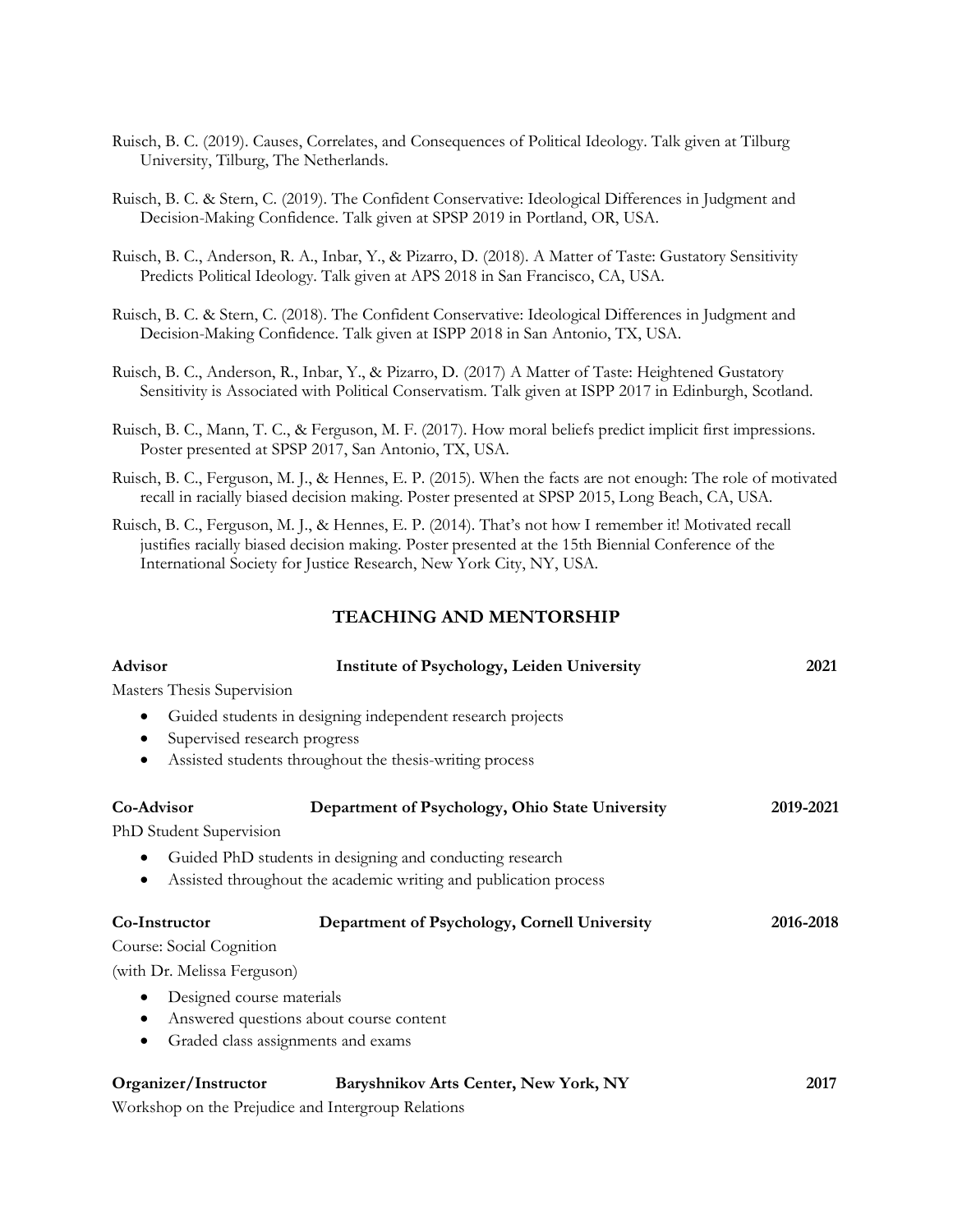- Designed and led a one-day bilingual (English and Spanish) workshop for artists-in-residence on prejudice and intergroup relations (which later formed the basis for the play "Tú Amarás" by Chilean theater group Bonobo)
- Led a bilingual Q & A session on issues related to prejudice discrimination

| Co-Instructor                           | Department of Psychology, Cornell University                                                     | 2015      |
|-----------------------------------------|--------------------------------------------------------------------------------------------------|-----------|
| Course: The Psychology of Good and Evil |                                                                                                  |           |
| (with Dr. David Pizarro)                |                                                                                                  |           |
| Designed course materials and exams     |                                                                                                  |           |
|                                         | Provided focused reviews of course content                                                       |           |
| Graded class assignments and exams      |                                                                                                  |           |
| Instructor                              | Department of Psychology, Cornell University                                                     | 2014      |
| Course: Political Psychology            |                                                                                                  |           |
|                                         | Designed and taught a new course in political psychology                                         |           |
| ٠                                       | Guided students in the development of their own research proposals                               |           |
| ٠                                       | Created course assignments, led discussion, lectured on topics in political psychology           |           |
| Organizer/Instructor                    | <b>Expanding Your Horizons Conference</b>                                                        | 2014-2017 |
| Workshop on the Psychology of Prejudice |                                                                                                  |           |
|                                         | Designed and led a workshop for young women on the social psychology of prejudice                |           |
|                                         | Developed activities to boost interest in psychology and STEM                                    |           |
| <b>Teaching Assistant</b>               | Department of Psychology, Hunter College                                                         | 2012-2013 |
| Course: Statistics in Psychology        |                                                                                                  |           |
| Instructor: Dr. Rebecca Huselid         |                                                                                                  |           |
| Lectured on statistics concepts         |                                                                                                  |           |
| ٠                                       | Supervised and assisted students in lecture and lab sessions                                     |           |
| ٠                                       | Designed practice tests, homework problems, and other instructional materials                    |           |
| <b>Assistant in Statistics</b>          | Department of Psychology, Hunter College                                                         | 2012-2013 |
| analysis using SPSS                     | Provided instruction in statistical and experimental methods, APA-style report writing, and data |           |
| <b>Departmental Assistant</b>           | Department of German Studies, Hunter College                                                     | 2012-2013 |
|                                         | Provided instruction in German grammar, pronunciation, and writing                               |           |
|                                         | Designed exercises to improve students' language skills                                          |           |
|                                         | Developed students' verbal and oral comprehension skills through active conversation             |           |
| <b>Ruth Block Fellow</b>                | <b>Rockowitz Writing Center</b>                                                                  | 2012-2013 |
| scientific writing                      | Provided instruction to undergraduate and graduate students in grammar, syntax, punctuation, and |           |
|                                         | Designed exercises to develop critical reading and thinking skills                               |           |